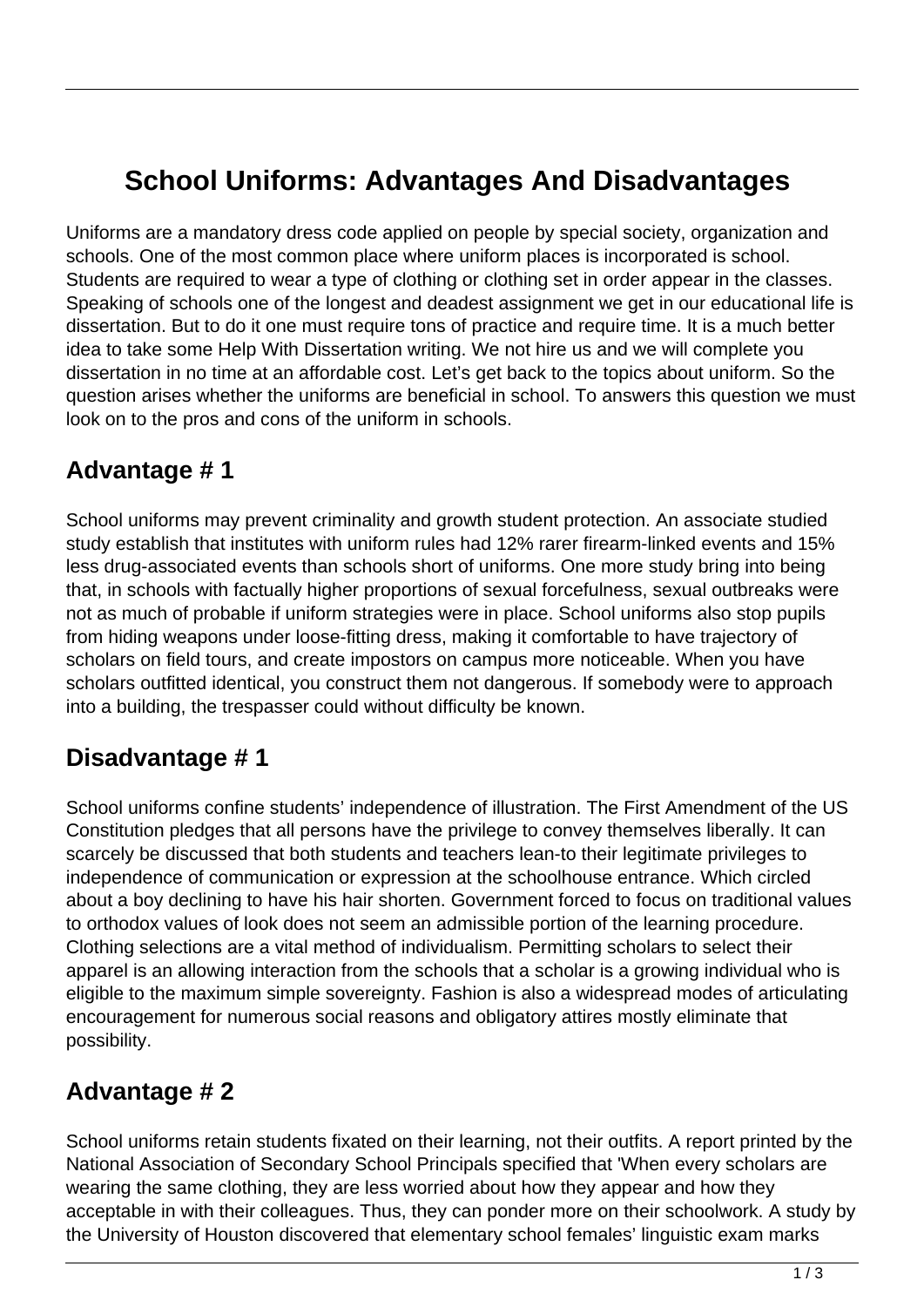amplified by around three percentile ideas once attires were presented. Presidential candidate Hillary Clinton, encouraged school uniforms as a way to assist students' concentration on knowledge. Take that off the board and place the emphasis on school, not on whatever you're dressed in. Mandatory Outfits deliver for less disruption, less fuss and more of an attention on education.

## **Disadvantage # 2**

School uniforms encourage conventionality rather than independence. At a while when institutes are cheering a gratitude of variety, imposing consistent dress code directs an opposing meaning. Schools elect to clarify us about persons like Rosa Parks, Susan B. Anthony and Booker T. Washington but We actually need to hear about just how these individuals stated themselves and dominated and we can't even utter ourselves in the halls. Troy Shuman, a senior in Harford County, MD, said the overview of a compulsory uniform plan to his school would be learning conventionality and squishing discrete believes. Just consider of prisons and gangs. The eventual socializer to squeeze insurgence is conformism in look. If a school structure begins at clothes, where does it end? In schools where uniforms are explicitly gendered transgendered, gender-unsolidified, and gender-uncharacteristic students can feel ostracized. Seamus, a 16-year-old transgendered boy, stated, 'sitting in a blouse and move throughout the day making them sense insanely nervous. This is terrible and destructive to a young person's intellectual fitness that uniform nearly devastated some students. Don't these institutes do sufficient harm, creating all these kids reflect alike? Now they're going to develop them to look alike, too.

## **Advantage # 3**

School uniforms produce a smooth stage arena between students, decreasing look burden and harassment. When all students are outfitted similar, opposition among students over attire selections and the mocking of individuals who are outfitted in less costly or less stylish outfits can be eradicated. 83% of teachers believe a proper school uniform could avoid oppression created on look or financial context. All children on the same on stage ground in positions of their presence. We contemplate it perhaps stretches them a nous of fitting and a sense of actuality informally recognized.'

## **Disadvantage # 3**

School uniforms do not stop intimidation and may growth fierce attacks. General, there is no indication in harassment texts that chains a decline in forcefulness directly because of school uniforms. A peer-reviewed study establish that 'institute uniforms amplified the regular number of beatings by about 14% in the fiercest schools.' A study found that graduate school restraint occasions design by about 12% afterward the institution of compulsory outfits. It is seen fights in middle schools approximately doubled up in one year of leading obligatory uniforms.

#### **Advantage # 4**

Wearing uniforms boosts school superiority, harmony, and public life force. A investigation from Oxford Brookes University in the United Kingdom uncovered that dresses often unswervingly